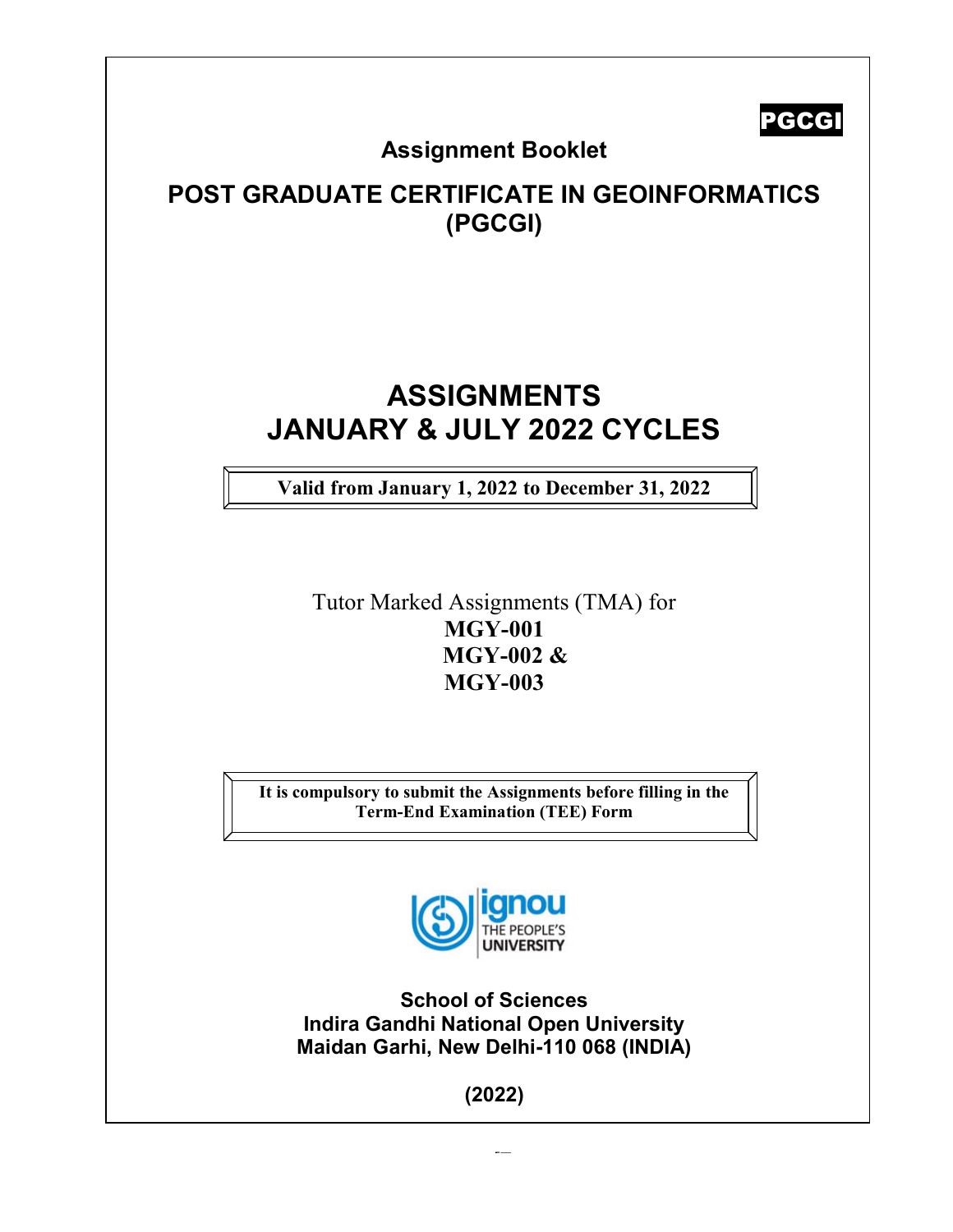Dear Learner,

Welcome to the Post Graduate Certificate Programme in Geoinformatics (PGCGI).

As per the laid down guidelines of the University, you need to complete the assignment for each course. Each assignment has 5 questions. All the questions are compulsory. It is important that you should write the answers to all the questions in your own words. You should remember that writing answers to assignment questions will improve your writing skills and prepare you for the term-end examination.

This booklet includes assignments for the following three courses:

MGY-001: Introduction to Geoinformatics

MGY-002: Remote Sensing and Image Interpretation

MGY-003: Global Navigation Satellite System and Geographic Information System

It is compulsory to submit the assignments within the stipulated time to be eligible for appearing the term-end examination. You will not be allowed to appear for the term-end examination for a course if you do not submit the assignment for that course within the due date. As per the University guidelines, if you appear in the term-end examination of a course without submitting its assignment, the result of the term-end examination is liable to be cancelled/ withheld.

The assignments constitute the continuous component of the evaluation process and have 30% weightage in the final grading.

Before you write the assignments, first go through the course material and then prepare the assignments carefully by following the instructions pertaining to assignments. Your responses should not be a verbatim reproduction of the textual materials provided for self-learning purposes but it should be in your own words.

If you have any doubt or problem pertaining to the course material and assignments, contact the concerned Programme in-charge or Academic Counsellor at your Study Centre. If you still have problems, do feel free to contact us at School of Sciences.

Wishing you all the best to complete the programme successfully.

Programme Coordinator PGCGI School of Sciences e-mail: pgcgi@ignou.ac.in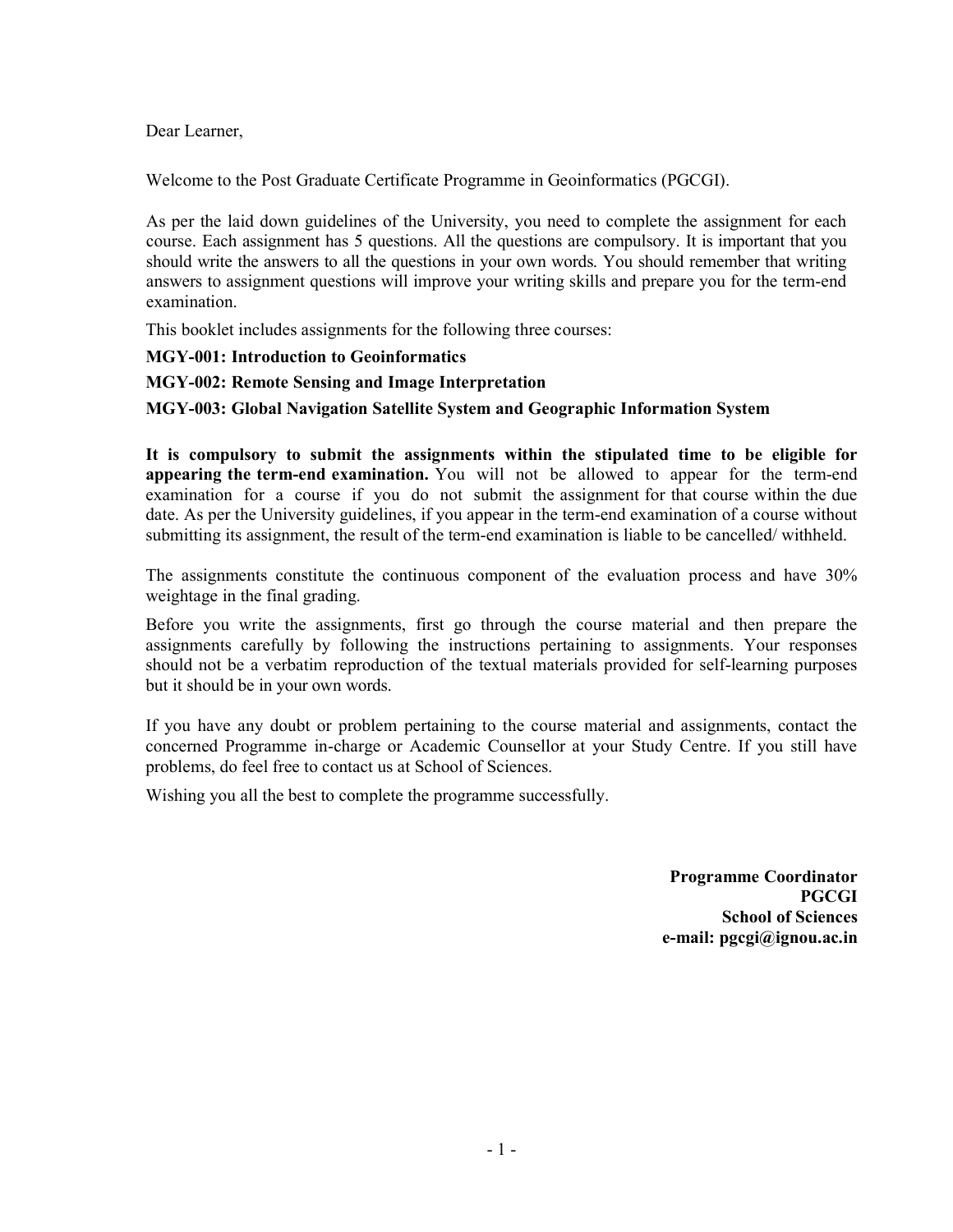#### INSTRUCTIONS

- 1. On the first page of the assignment response sheet, write the course code, course title, assignment code, name of your programme study centre (PSC) and date of submission.
- 2. Your enrollment number, name and full address should be mentioned on the top right corner of the first page.
- 3. Write the Course title, assignment number and the name of the study centre you are attached to, in the centre of the first page of your response sheet.
- 4. The top of the first page of your response sheet should be like the following:

Strictly follow the above format. If you do not follow this format, your script will be returned to you and you will be asked for re-submission.

- 5. Read the instructions related to assignments given in the Programme Guide.
- 6. Please note that unless you submit the assignments contained in this booklet within the stipulated time, you would not be permitted to appear for the term-end examination.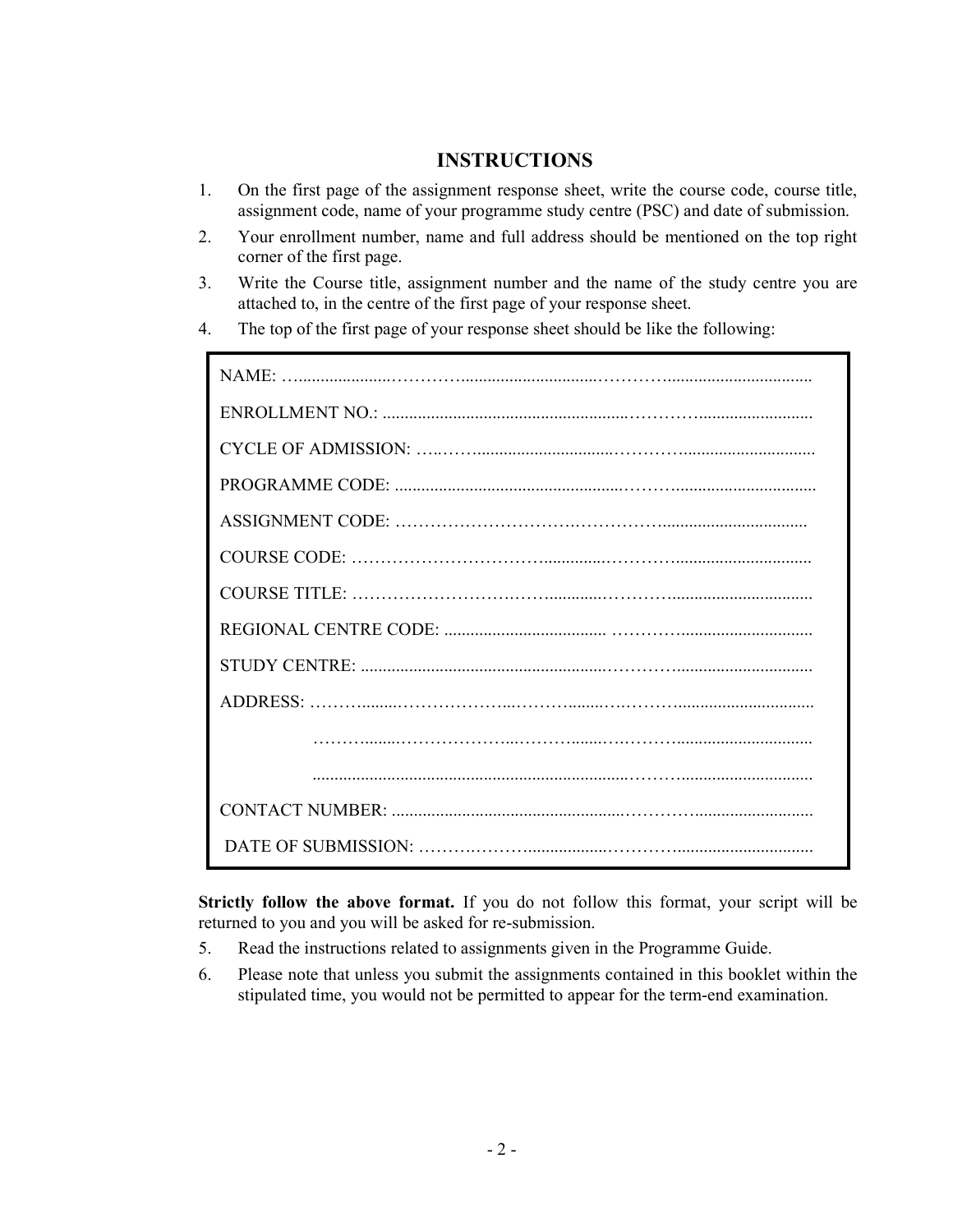#### Note the following points before you start writing the assignments:

- Use only A-4 size paper for writing your responses. Only hand written assignments will be accepted. Typed or printed copies of assignments will not be accepted.
- Tie the pages after numbering them carefully.
- Write the question number for each answer.
- All the questions are compulsory.
- Keep a copy of the assignment answer sheets with you before submission for future reference.
- Answer each assignment on separate sheet.
- It is mandatory to write all assignments neatly in your own handwriting. Write Your Name, Course Code, Enrollment No. and Cycle of admission on all the assignments in bold letters.
- Express your response in your own words. You are advised to restrict your response based on the marks assigned to it. This will also help you to distribute your time in writing or completing your assignments on time.
- The assignment has to be submitted at your Study Centre.

You have to submit their completed assignments at the Study Centre allotted to you before the due date as set by the University.

#### It is desirable to keep with you a photocopy of the assignment(s) submitted by you.

\*You have to submit the assignments to the Study Centre by  $31<sup>st</sup>$  March, 2022 (for January 2022 Cycle) if you wish to appear in the June 2022 TEE and by  $30<sup>th</sup>$  September, 2022 (for July 2022 Cycle) if you wish to appear in the December 2022 TEE.

#### Due Date of Submission\*: For January 2022 Cycle: March 31, 2022 For July 2022 Cycle: September 30, 2022

\* Please note that last date of submission may be changed by the University. Please check IGNOU website for the due date of assignment submission.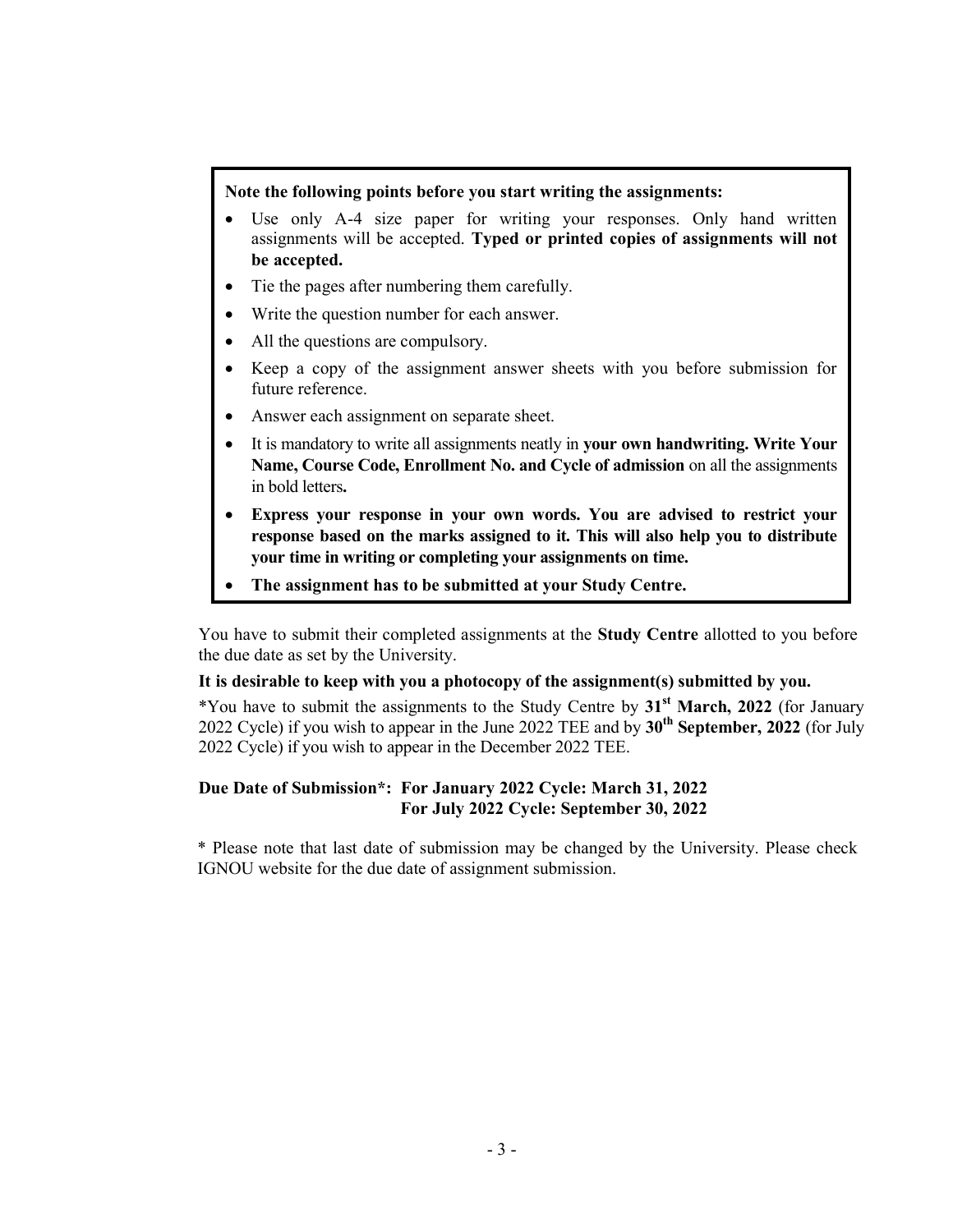### Tutor Marked Assignment

### MGY-001: Introduction to Geoinformatics

#### Course Code: MGY-001 Assignment Code: MGY-001/TMA/2022 Max. Marks: 100

Note: \* This assignment is based on the entire course.

\* It is compulsory to answer all the questions.

\* The marks for each question are indicated against it within brackets on the right hand side.

\* Please write all answers in your own words; do not copy from the self learning materials.

------------------------------------------------------------------------------------------------------------------------------------------------------------------

 $*$  For question numbers 1 to 4, write your detailed answer in  $~500$  words.

\* For question numbers 5, write your answer in  $\sim$ 200 words.

| 1.                                                                                            | Elaborate the four distinct classification types of map projection with suitable   | (15) |  |  |  |  |  |  |
|-----------------------------------------------------------------------------------------------|------------------------------------------------------------------------------------|------|--|--|--|--|--|--|
|                                                                                               | diagrams.                                                                          |      |  |  |  |  |  |  |
| 2.<br>Define geospatial data. Explain the two types of spatial data with suitable diagrams as |                                                                                    |      |  |  |  |  |  |  |
|                                                                                               | appropriate.                                                                       |      |  |  |  |  |  |  |
| 3.                                                                                            | Discuss the recent trends and advancements in the field of remote sensing.<br>(15) |      |  |  |  |  |  |  |
| 4                                                                                             | Describe the role of geoinformatics in land use and land cover studies.<br>(15)    |      |  |  |  |  |  |  |
| 5.                                                                                            | Write short notes on the following:                                                |      |  |  |  |  |  |  |
|                                                                                               | Types of remote sensing data products<br>a)                                        | (5)  |  |  |  |  |  |  |
|                                                                                               | Identification of physical features in topographical maps<br>b)                    | (5)  |  |  |  |  |  |  |
|                                                                                               | Mobile GIS<br>c)                                                                   | (5)  |  |  |  |  |  |  |
|                                                                                               | Indian Space Research Organisation<br>d)                                           | (5)  |  |  |  |  |  |  |
|                                                                                               | Comparison between COTS and FOSS<br>e)                                             | (5)  |  |  |  |  |  |  |
|                                                                                               | Digital Elevation Model<br>f)                                                      | (5)  |  |  |  |  |  |  |
|                                                                                               | Visual aspects of maps<br>$\mathbf{g}$                                             | (5)  |  |  |  |  |  |  |
|                                                                                               | Applications of geoinformatics in flood forecasting<br>h)                          | (5)  |  |  |  |  |  |  |
|                                                                                               |                                                                                    |      |  |  |  |  |  |  |

\*\*\*\*\*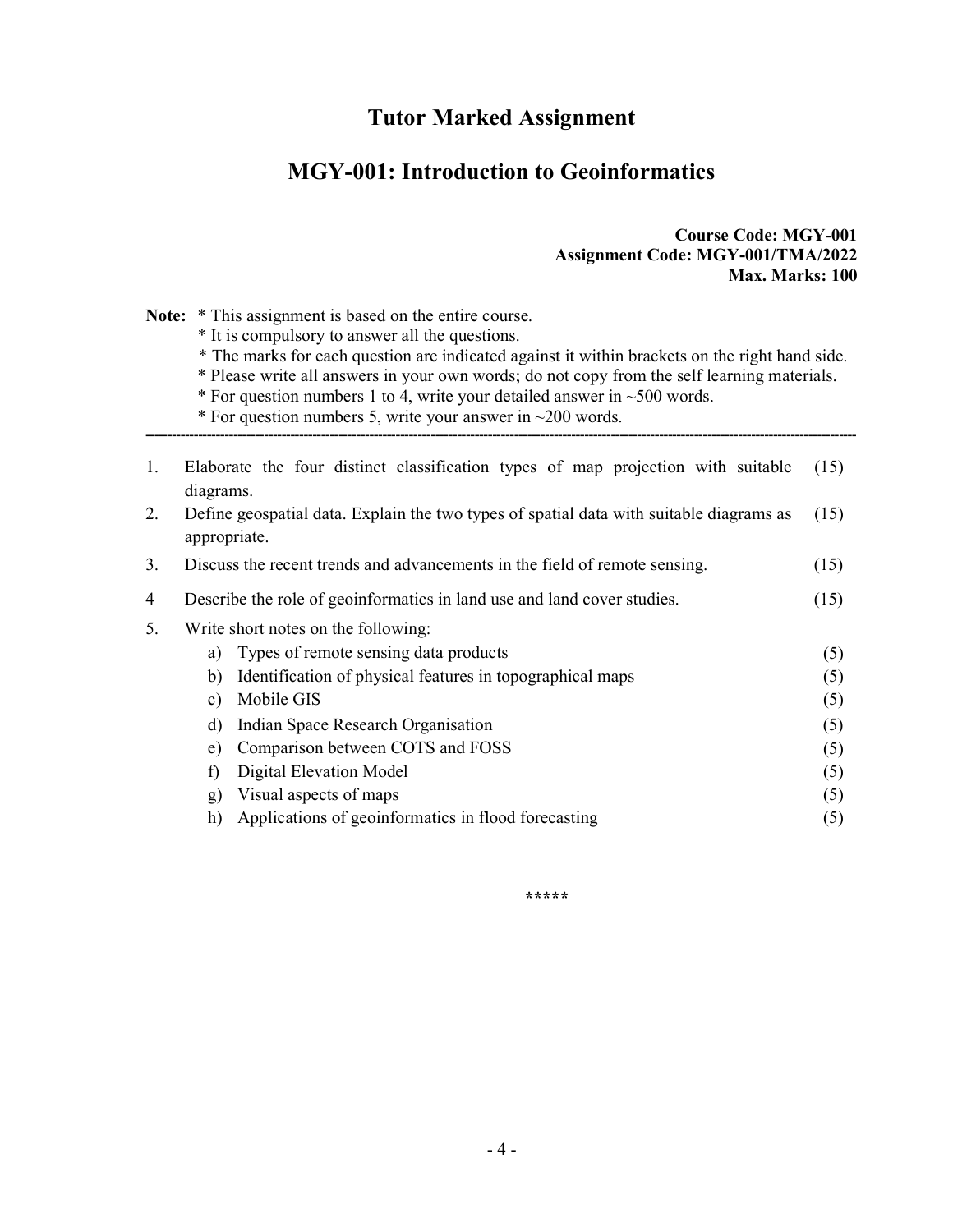### Tutor Marked Assignment

### MGY-002: Remote Sensing and Image Interpretation

#### Course Code: MGY-002 Assignment Code: MGY-002/TMA/2022 Max. Marks: 100

Note: \* This assignment is based on the entire course.

- \* It is compulsory to answer all the questions.
- \* The marks for each question are indicated against it within brackets on the right hand side.
- \* Please write all answers in your own words; do not copy from the self learning materials.
- \* For question numbers 1 to 4, write your detailed answer in  $\sim$  500 words.
- \* For question numbers 5, write your answer in  $\sim$ 200 words.
- 1. Define spectral signature. Describe spectral signature of vegetation and water with the (15) help of neat well labelled diagrams.

------------------------------------------------------------------------------------------------------------------------------------------------------------------

2. What is image classification? Explain the methods and steps of supervised image  $(15)$ classification.

3. Give an account of elements of image interpretation. (15)

- 4. What is image enhancement? Describe various techniques of image enhancement. (15)
- 5. Write short notes on the following:

| a) Spectral resolution                                      | (5) |
|-------------------------------------------------------------|-----|
| b) Geometric correction                                     | (5) |
| c) Importance of ground truth data                          | (5) |
| d) Comparison between TCC and FCC                           | (5) |
| e) Comparison between Across-track and along-track scanners | (5) |
| f) Cartosat and Oceansat                                    | (5) |
| g) NDVI and its significance                                | (5) |
| h) Electromagnetic spectrum                                 | (5) |

\*\*\*\*\*